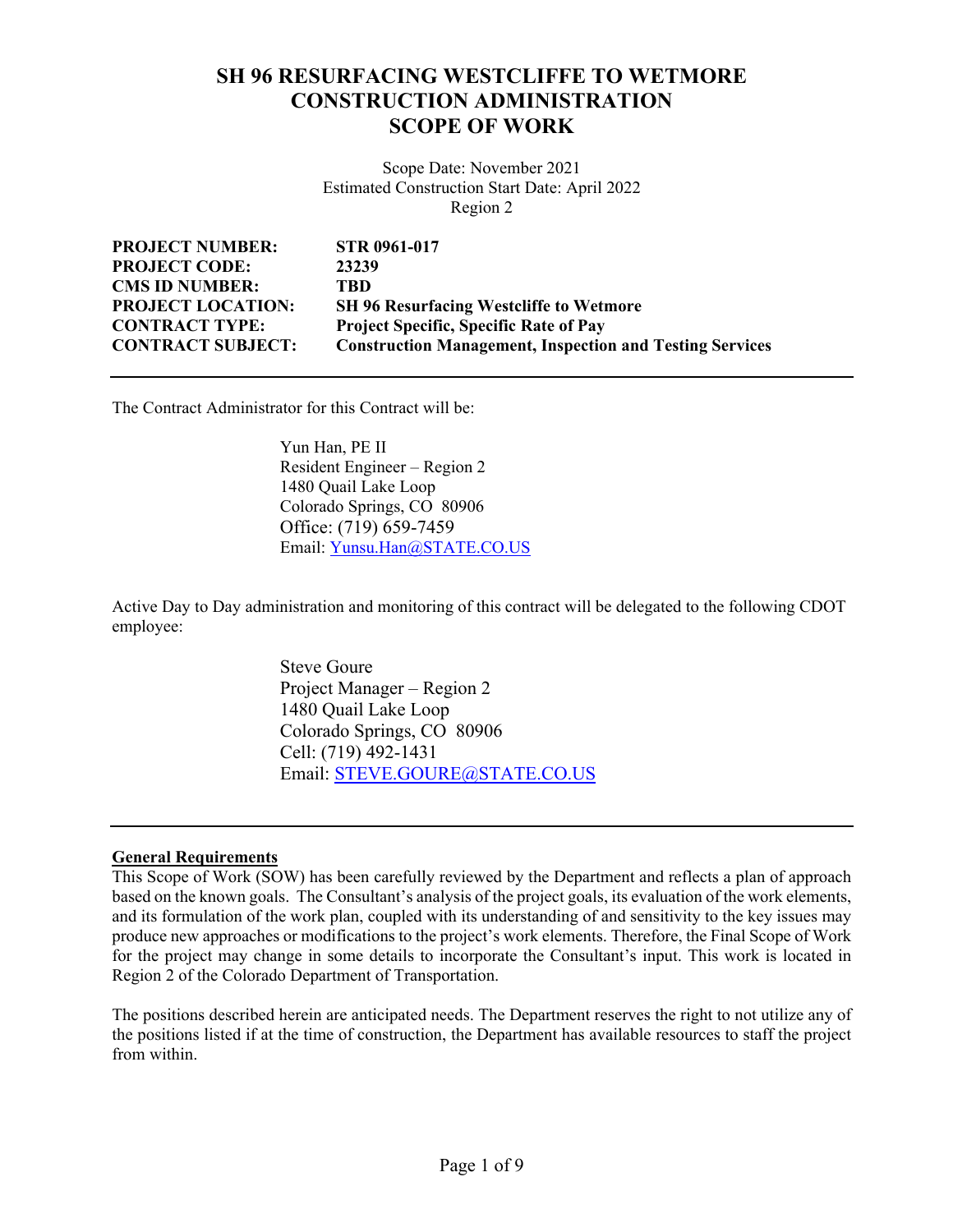# **Definitions**

*Resident Engineer* - The CDOT Resident Engineer is responsible to the Region Program Engineer for the quality and successful completion of a transportation project. The Resident Engineer authorizes interim and final payments and all changes to the contracts for all Consultants and Contractors.

*Engineer* - The CDOT Project Engineer.

*Quality Project Manager* – The assistant to the CDOT Project Engineer. Responsible for administering and monitoring the Contract for Consultant Inspectors and Testers.

*Consultant* - The individual, firm, or corporation under contract by this agreement to perform construction services as outlined below.

*Consultant Assistant Project Engineer* – The Consultant's Individual in responsible charge of Consultant services performed as described in this Contract. The Consultant Assistant Project Engineer shall report directly to the CDOT Project Engineer.

*Contractor* - The individual, firm, or corporation under contract with CDOT to construct the facility.

#### **Initial Project Meeting**

The Consultant shall meet with CDOT project personnel to coordinate and schedule the required work prior to active construction. The Consultant shall complete all work in accordance with the approved schedule or as approved by the CDOT Engineer.

#### **Project Description and Project Location**

SH 96 From Westcliffe to Wetmore CO located in Custer County.

The limits of the project, SH 96 Westcliffe to Wetmore MP 0.00 to MP 26.2

The key elements of the work on this project include milling; one-inch leveling course, and one and half inch HMA overlay. Also includes are minor drainage improvements, curb and gutter, guardrail, and four areas of Full Depth Reconstruction.

#### **Work Duration**

The time for the work described in this scope of work covers the period from April 2022 to an expected completion date of October 31, 2022. Work will be required during the day, and possibly weekends. Work weeks may be in excess of or less than the standard 40-hour week. The number and types of personnel may be adjusted up or down to meet project(s) workload. The Consultant shall meet with the CDOT Engineer if it is anticipated that Consultant services may not be required for a period exceeding one week. A procedure shall be agreed upon at the Initial Project meeting to resolve this issue.

Anticipated Construction: April 2022 to October 2022

During construction, CDOT anticipates utilizing approximately:

- 1 Assistant Project Engineer (Full-Time)
- 1 Consultant Inspector (Full-Time)
- 1 Consultant Materials Testing Technician (Senior) Materials Documentation Specialist (LIMS Materials and COC Entry) (Certifications Required – Asphalt, Concrete, and Soils) (Part-Time)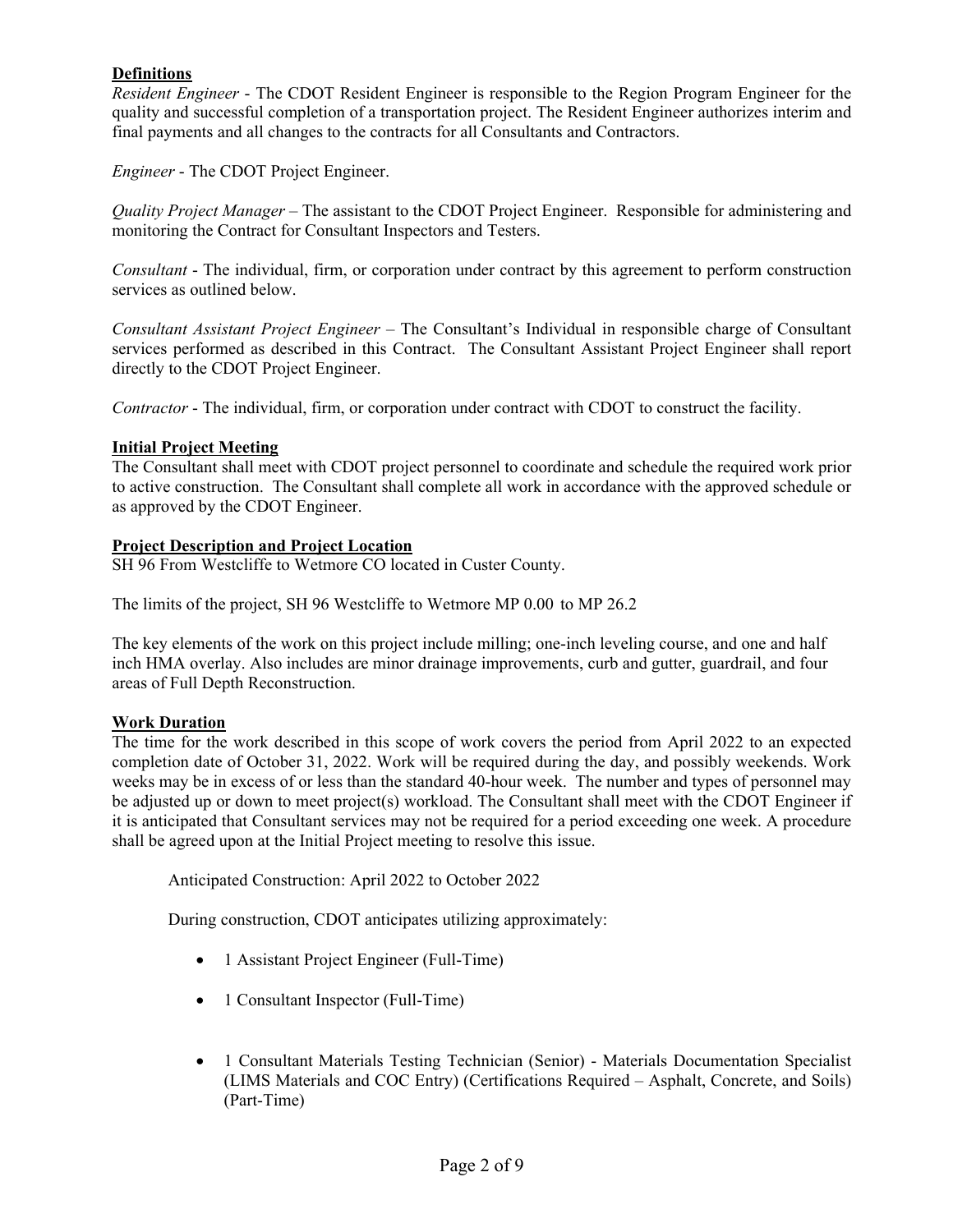1 Consultant Materials Testing Technician – (Certification Required – Asphalt, Concrete, and Soils) (Full-Time)

Ideal team members will demonstrate the ability to work in teams, referencing successful resurfacing projects (CDOT or similar).

It is anticipated that work may be performed during the day/night shifts for this project. The post F.O.R. level designs indicated that approximately 130 Working days will be required to complete the work for the contractor. Because we expect a working day contract, we anticipate the total construction will occur in approximately 7 months of duration. One additional month is anticipated to be required for punch list completion and project finals documentation.

## **Conditions Applicable to all Consultant Personnel: Overtime / Travel Pay / Commute Miles**

Overtime hours are not allowable per State Fiscal Rules. Labor Hours will be billed to CDOT at the same rate as regular, non-overtime hours. Travel time will not be paid for travel to and from the project. Commuting mileage will not be paid for travel to and from the project. Mileage for travel while on the project will be paid for at the applicable State rate.

#### **Authorization to Proceed**

Work shall not commence until requisite Task Order are completed and written Notice to Proceed is received by the consultant, and work shall be completed in the time specified.

## **Routine Billing & Reporting**

The consultant shall provide the following on a regular basis:

- Monthly billing reports in formats suitable to the CDOT Engineer for all contract activities performed by consultant personnel authorized to perform work on the project.
- Periodic reports and billings required by CDOT Procedural Directive 400.2.

The consultant shall bear all costs related to delay of construction when the Consultant fails to provide qualified personnel when required. The Consultant's monthly payments may be withheld for that portion of the work for which the consultant personnel fail to provide accurate and timely reporting.

#### **Status of Contract**

The consultant shall monitor the fiscal status of the contract and advise the CDOT Engineer of any potential need to supplement their contract. Failure to monitor contract status and provide timely notification may result in discontinuation of the Consultant's services. The invoice shall include monthly status reports per the consultant guidelines and shall include budget information.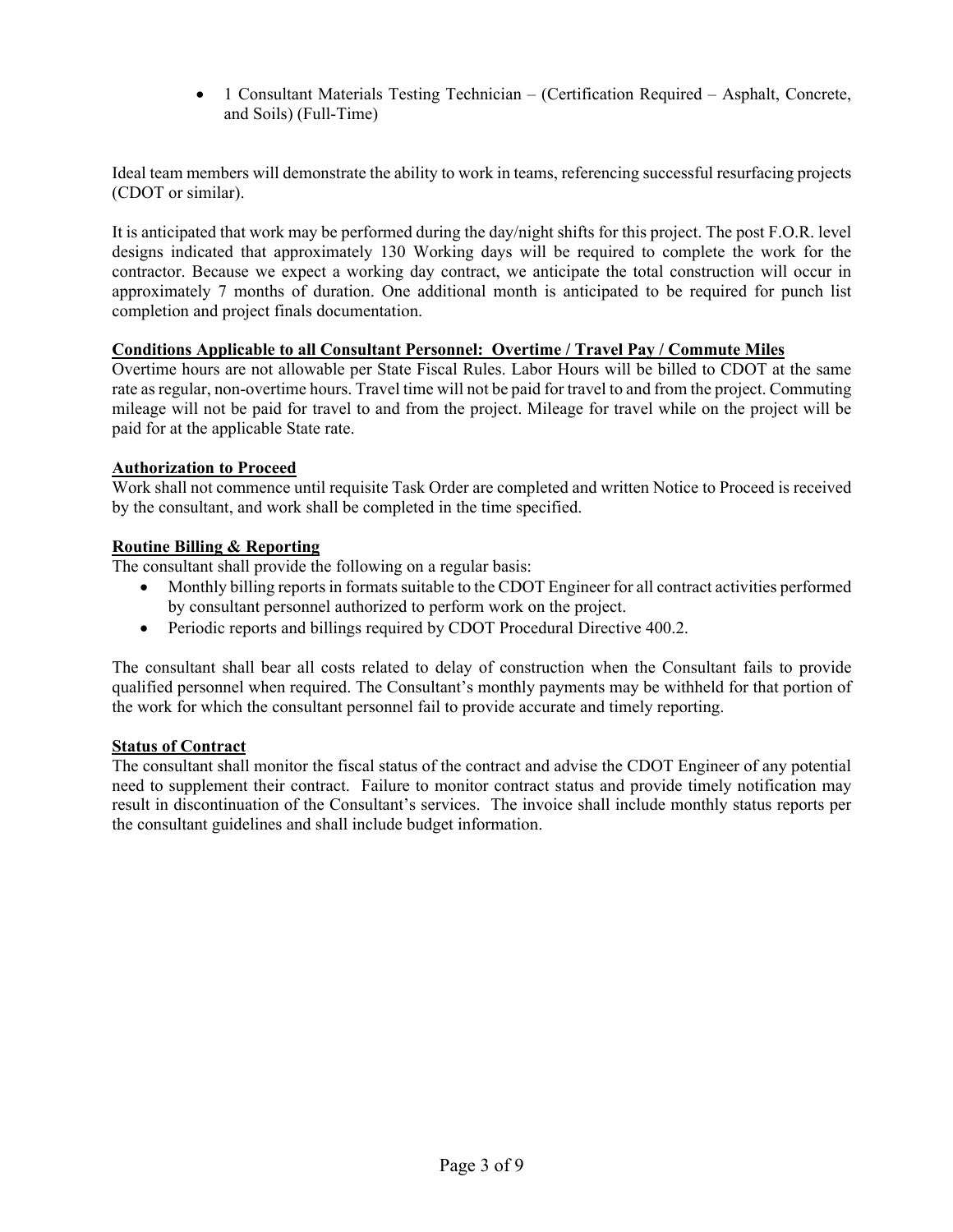# **GENERAL WORK DESCRIPTIONS:**

## **Consultant Inspection Requirements: All personnel on the project should be capable of performing these duties as needed to deal with contingencies.**

## **Project Standards**

All construction inspection shall be in accordance with the Colorado Department of Transportation's Construction Manual, Field Materials Manual, Standard Specifications for Road & Bridge Construction, Project Standard Provisions, Project Special Provisions, and the plans and specifications in use when the project is advertised. All Consultant construction inspection activities shall be as authorized by the CDOT Engineer. For the purposes of this document, construction inspection shall be known as "the work" and references to "the specifications" shall include all applicable CDOT Standard Specifications for Road and Bridge Construction as amended by Project Standard Provisions, Project Special Provisions, and project plans and specifications.

#### **General Work Description**

The Consultant Project Inspector shall provide support to the CDOT project staff through assignment of personnel to inspection activities if requested by the CDOT Resident Engineer. The Inspector shall be trained and qualified in accordance with CDOT's Construction Inspection Qualification Plan.

The Consultant Project Inspector must have experience and expertise with inspection activities related to Road Construction. Experience with significant size projects which include work in multiple locations is also highly desirable. Inspection responsibilities include but are not limited to:

Assist the CDOT Project Engineer in the following Construction activities:

- Prepare inspection documentation for development of progress payments for the contractor in accordance with prescribed procedures;
- Submit daily diary at the end of the working day;
- Submit payment-documentation reports (Form 266's) at the end of the working day;
- Participate in weekly progress meetings with contractor, subcontractors, utilities and other interested parties;
- Secure project documentation from the contractor;
- Anticipate project problems and propose solutions to CDOT Project Engineer;
- Maintain accurate notes reflecting actual construction details to be used in preparation of asconstructed plans;
- Perform initial, follow-up, and final inspections of work in progress including interim and final measurements;
- Notify contractors and CDOT Project Engineer of non-compliance with the contract plans and specifications;
- Perform special tests, investigations, or monitoring to fulfill the intent of the CDOT inspection program;
- Aid in the preparation of correspondence to the contractor, CDOT Staff, local agencies, etc.;
- Provide liaison and communication to contractor field crews;
- Prepare final "As-Constructed" plans upon project completion;
- Deliver material samples to designated laboratories or locations;
- Perform miscellaneous project-related duties as requested by the CDOT Project Engineer.

#### **Labor, Materials, Vehicles & Equipment**

The Consultant shall provide the Consultant Inspector with the following:

- A suitable vehicle equipped with programmable LED light bars (Large flashing amber beacon arrays) that shall be visible a minimum of five hundred (500) feet in normal sunlight.
- Newer "smart" cellular phone, able to run new apps such as Survey 123.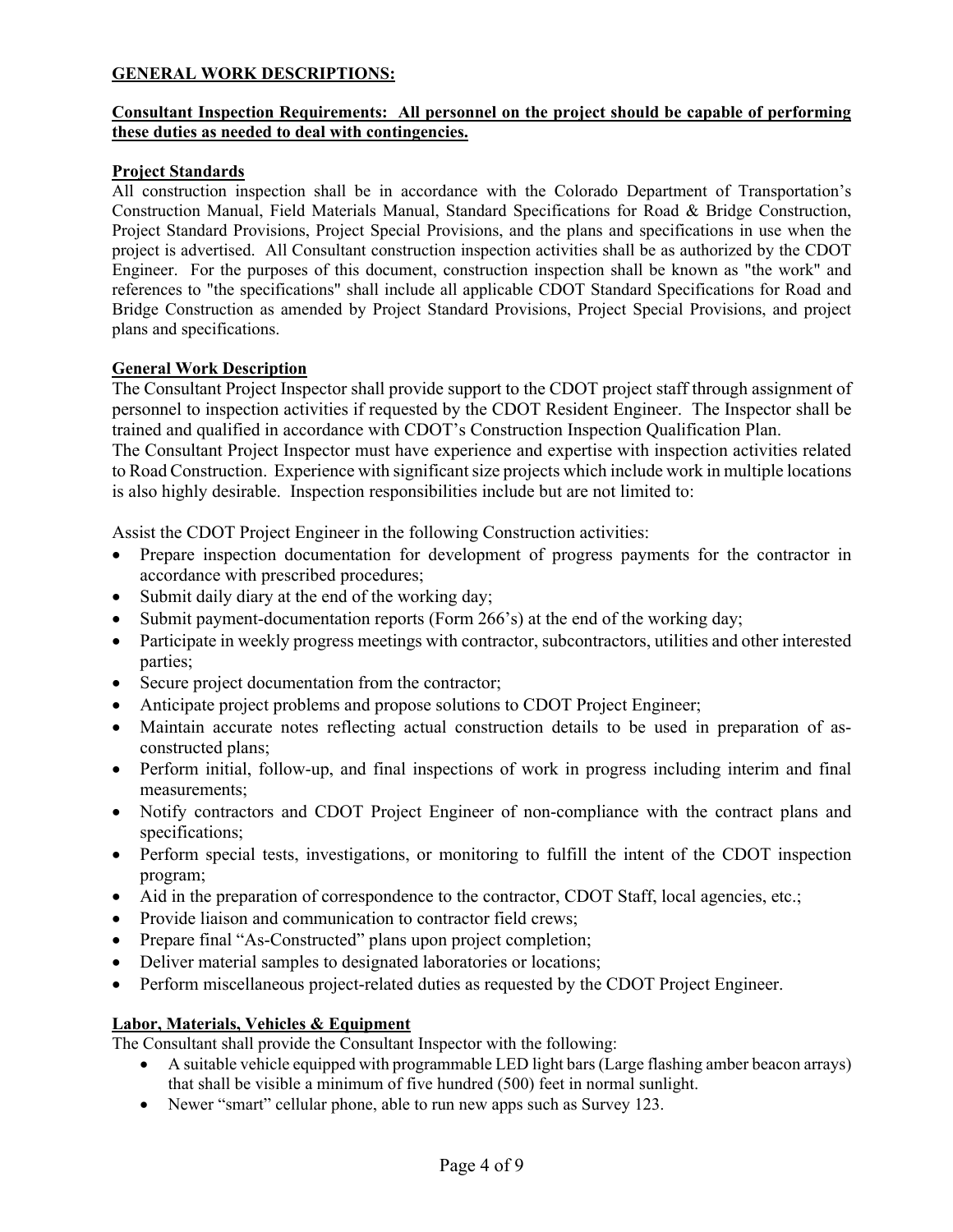- A state-of-the-art computer with networking capability sufficient for accessing internet email through a project-supplied internet-service provider. Each computer shall be loaded with MS Office software (2007 version or later), including MS Word and MS Excel at a minimum. Computers shall be capable of running current CDOT software, including Asphalt '03, Voids '03, Site Manager, etc.
- Miscellaneous equipment (calculator, camera, office supplies, safety equipment, etc.) required to perform the work (ASTM Certified Work Boots, ANSI Certified Hardhat (Z89.1 stamp and be High Visibility), Safety Glasses (Z87 stamp on the glasses/goggles) and Approved Safety Vest. (Meeting or exceeding ISEA for Class 3), including all applicable manuals.
- CDOT will provide a field-office space.

Personnel qualifications, staffing level, and number and types of vehicles shall be subject to the approval of the CDOT Engineer. The Consultant shall assign the core required personnel for the duration of the Contract unless otherwise approved by the CDOT Engineer. Employees required to operate vehicles must possess and maintain a valid State of Colorado driver's license. The Consultant Inspector(s) permanently assigned to a project shall be competent in road and bridge construction and be thoroughly familiar with CDOT specifications, manuals, forms, and documentation requirements including SiteManager. The level of qualification provided shall be as requested and approved by the CDOT Resident Engineer.

# **Project Personnel Descriptions:**

## **Assistant Project Engineer**

The Consultant Assistant Project Engineer (APE) will be responsible for assisting the CDOT Project Engineer with all project construction management, with particular experience and responsibility for change order writing and documentation, traffic control MHT review and field traffic control audits, and pay estimate processing and review of project CPM Schedule. The APE will develop and maintain a physical and electronic structured system for documentation of the project. The APE will be capable of assisting the CDOT Project Engineer with all Site Manager entries and must be familiar with CDOT project documentation. The APE must be capable of inputting all Inspector Reports, Change Orders, Stockpile Materials request, and any other required information into Site Manager. The APE must be capable of preparing all estimates in Site Manager. The APE may also assist with assembly of the Project Final Documentation (As-Built) for delivery to the Finals Engineer. The APE will record meeting minutes.

A copy of work experience and proof of Certification and/or License shall be provided with the proposal. Personnel provided by the Consultant who do not meet all of the specified requirements, or who fail to perform their work in an acceptable manner, shall be removed from the project when determined and directed by the CDOT Engineer.

The Consultant Assistant Project Engineer will be required to manage the Consultant Inspectors and Testers. Attend weekly meetings as determined by the CDOT Engineer.

#### **Consultant Inspector**

Consultant Inspector – a minimum of five (5) years of experience in highway construction inspection. An Engineer-In-Training (EIT) certification from the State of Colorado and (5) years of experience on CDOT construction projects, unless otherwise approved by CDOT.

A copy of work experience and proof of Certification and/or License shall be provided with the proposal. Personnel provided by the Consultant who do not meet all of the specified requirements, or who fail to perform their work in an acceptable manner, shall be removed from the project when determined and directed by the CDOT Engineer.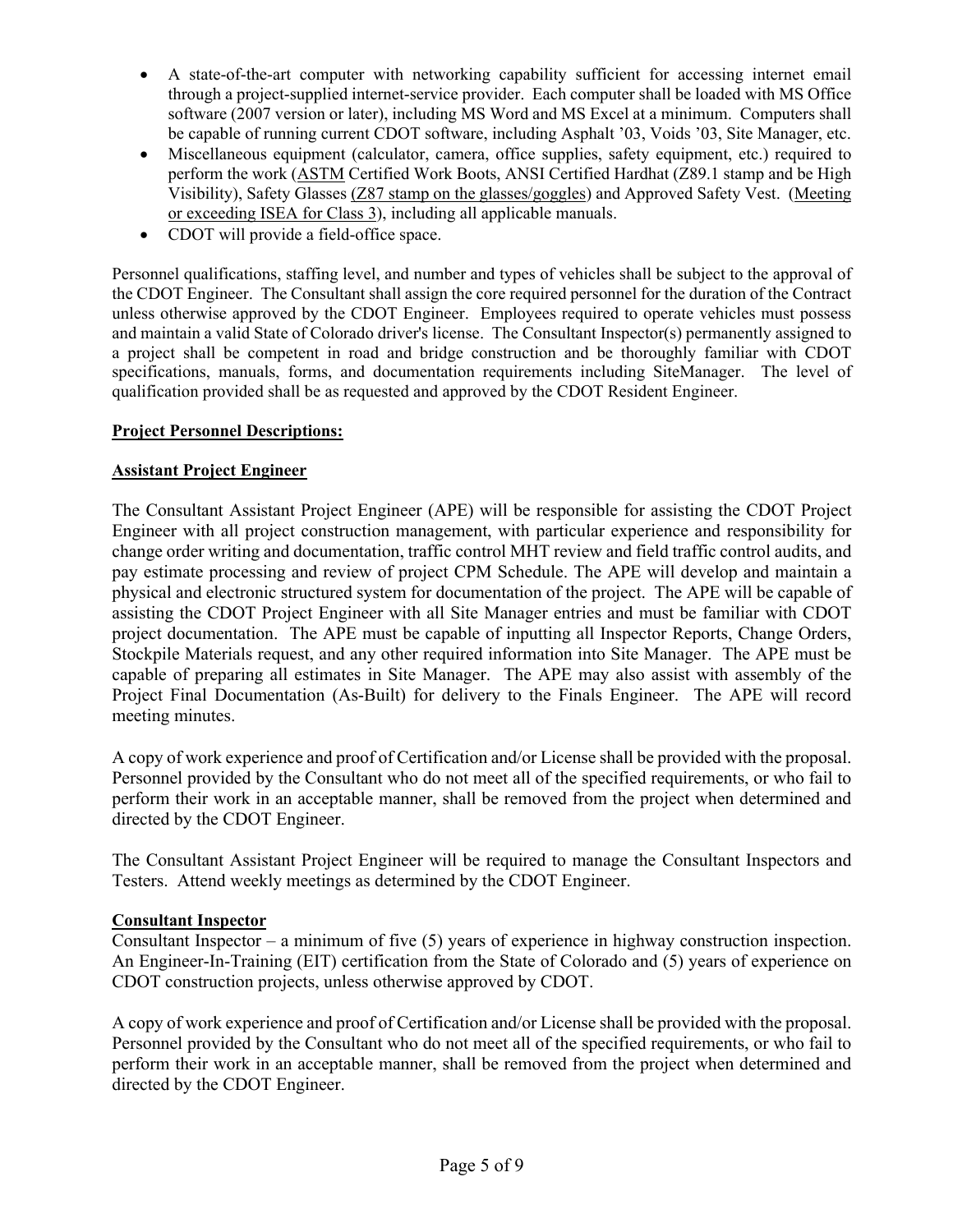# **Documentation**

The Consultant shall provide all correspondence and applicable CDOT forms to the CDOT Project Engineer. The Consultant personnel shall be capable of preparing CMO's, justifications for CMO's and MCR's; price justification (force account analysis); review of MHT's, construction quantity calculations required for this type of project; inspection reports; daily diaries; review of 205's; and other construction administration documentation required per CDOT construction manual.

Each of the Consultant's personnel shall maintain a daily diary (CDOT Form 103a) for each day they perform work on the project. The contents of the diary shall be brief and accurate statements of progress and conditions encountered during the prosecution of the work, and sketches as needed for clarification and documentation. Editorial comments are not to be incorporated in the diaries or on any written correspondence applicable to the project. A copy of the daily diary shall be available to the CDOT Engineer at the end of each workday and a copy shall be filed in the project records within one working day of its date.

**All project documentations shall be uploaded into ProjectWise Clouds electronically with digital signatures (where applicable) including but not limited to MHT's, Traffic Control Daily Diaries, CDOT and Consultant Daily diaries (103), 266's, Weekly Progress Meeting minutes, Speed Memo, Time Counts, estimates, as-constructed plan, CO, and etc.** 

## **Consultant Materials Testing Technician Requirements: Project Standards**

All sampling, testing, inspection, and documentation shall be in accordance with the Colorado Department of Transportation (CDOT) Construction Manual, Field Materials Manual, CDOT M&S Standards, and applicable Project and Standard Special Provisions in the construction project contract and the applicable CDOT Standard Specifications for Road and Bridge Construction. The applicable CDOT Manual shall be the one currently in use when the construction project is advertised

If the required method is not described in the CDOT Field Materials Manual, the required work shall be completed in accordance with AASHTO Standard Specifications for Transportation Materials and Methods of Sampling and Testing (as revised and supplemented),

Proposed work procedures shall be coordinated with the CDOT Engineer prior to the start of work.

# **General Work Description**

- 1. Consultant Materials Testing Technician (Senior) Materials Documentation Specialist (LIMS Materials and COC Entry) (Certifications Required – Asphalt, Concrete, and Soils) (Full-Time)
- 2. Consultant Materials Testing Technician (Certification Required Asphalt, Concrete, and Soils) (Full-Time)

The Consultant MTTs (Materials Testing Technicians) shall sample, test, and document all materials incorporated into the project. This includes materials delivered to the project that are listed in the Summary of Approximate Quantities or referred to in the Plans and Specifications. The number of tests required shall be in accordance with the Schedule in the Field Materials Manual. Additional quantities may be added by Contract Modification Order or plan approximate quantities may be increased or decreased. The MTTs, the Consultant Assistant Project Engineer, and the CDOT Engineer will review project quantities on a weekly basis to ensure that sufficient tests have been performed for all material placed to date. The MTT will setup and maintain all materials books (both hard copies and electronic format). The consultant shall also provide any other project-related services requested by the CDOT Project Engineer.

The Consultant Senior MTT shall perform weekly review of the CAR Form 250 and Certification Checklist. Any deficiencies of testing frequencies, lack of COC's, CTR, and etc. shall be discussed with CDOT Project Engineer and Consultant Team for immediate mitigation.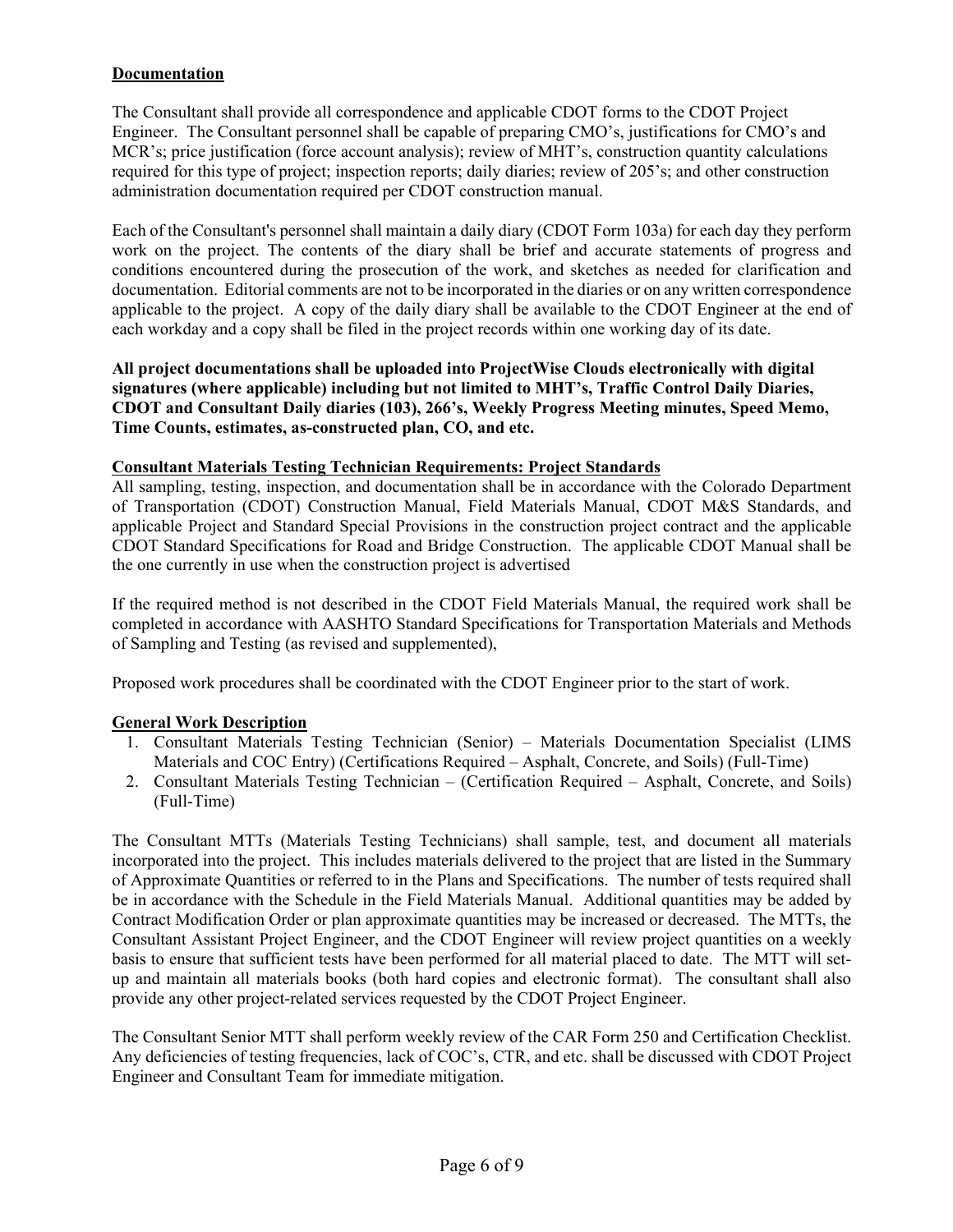Testing of materials that are specifically designated to be pre-inspected or pre-tested by this or any other Department of Transportation will remain the responsibility of CDOT. The MTT shall document and transport samples of any and all materials to the CDOT Region or Central Laboratory that are required to be tested by CDOT, regardless of pre-inspection or pre-testing responsibilities. The items and test frequencies of CDOT tested materials shall be in accordance with the column titled "Central Laboratory" in the Schedule in the Field Materials Manual.

The Consultant shall follow the requirements of CP-16 to meet, coordinate and schedule the required work with the CDOT Engineer and Resident Engineer. The consultant shall complete all work in accordance with their approved schedule. The consultant materials testing evaluation form shall be completed by the CDOT Engineer or Resident Engineer and head tester, and distributed as described in CP-16. The CDOT Engineer shall forward a copy of the completed Pre-Testing Meeting Agenda for Consultant Materials Testing to the Region Materials Engineer.

In addition to the tasks identified in **Consultant Materials Testing Technician Requirements**, the MTTs shall assist the CDOT Engineer in performance of construction inspection activities and other project-related activities, as directed by the CDOT Engineer, when they are not required to perform the MTT related activities. Inspection responsibilities may include but are not limited to those identified in the **Consultant Inspector Requirements** above.

# **Labor, Materials, Vehicles & Equipment**

The Consultant shall furnish the Consultant Materials Testing Technician with the following:

- A suitable vehicle equipped with programmable LED light bars (Large flashing amber beacon arrays) that shall be visible a minimum of five hundred (500) feet in normal sunlight.
- Newer "smart" cellular phone, able to run new apps such as Survey 123.
- A state-of-the-art computer with networking capability sufficient for accessing internet email through a project-supplied internet-service provider. This computer shall be loaded with MS Office software (2003 version or later), including MS Word and MS Excel at a minimum. This computer shall be capable of running current CDOT software, including Asphalt '03, Voids '03, Site Manager, etc. This computer shall be connected or networked to the Consultant-supplied main project printer/scanner described above, or shall be provided with a separate stand-alone printer.
- Miscellaneous equipment (calculator, camera, office supplies, safety equipment, etc.) required to perform the work (ASTM Certified Work Boots, ANSI Certified Hardhat (Z89.1 stamp and be High Visibility), Safety Glasses (Z87 stamp on the glasses/goggles) and Approved Safety Vest. (Meeting or exceeding ISEA for Class 3) including all applicable manuals.
- CDOT will provide a Class II field laboratory.

The following equipment shall be furnished along with the MTTs for each project in sufficient quantity and in good working order (with current calibration) to ensure accurate performance of all work required in a timely manner. Such equipment and supplies shall remain the property of the consultant.

- Nuclear Asphalt Content and Moisture/Density Gauge;
- Concrete air meter, slump cone, thermometers, and other concrete testing equipment;
- Sieves for aggregates and soil gradations;
- Electronic scales;
- Small tools;
- Proctor equipment for soil curves and one point tests;
- Atterburg and Sand Equivalent equipment;
- Sample hauling containers, and drying containers, and equipment;
- Concrete cylinder molds which meet AASHTO requirements;
- Miscellaneous equipment for performing the required soils, asphalt and concrete tests.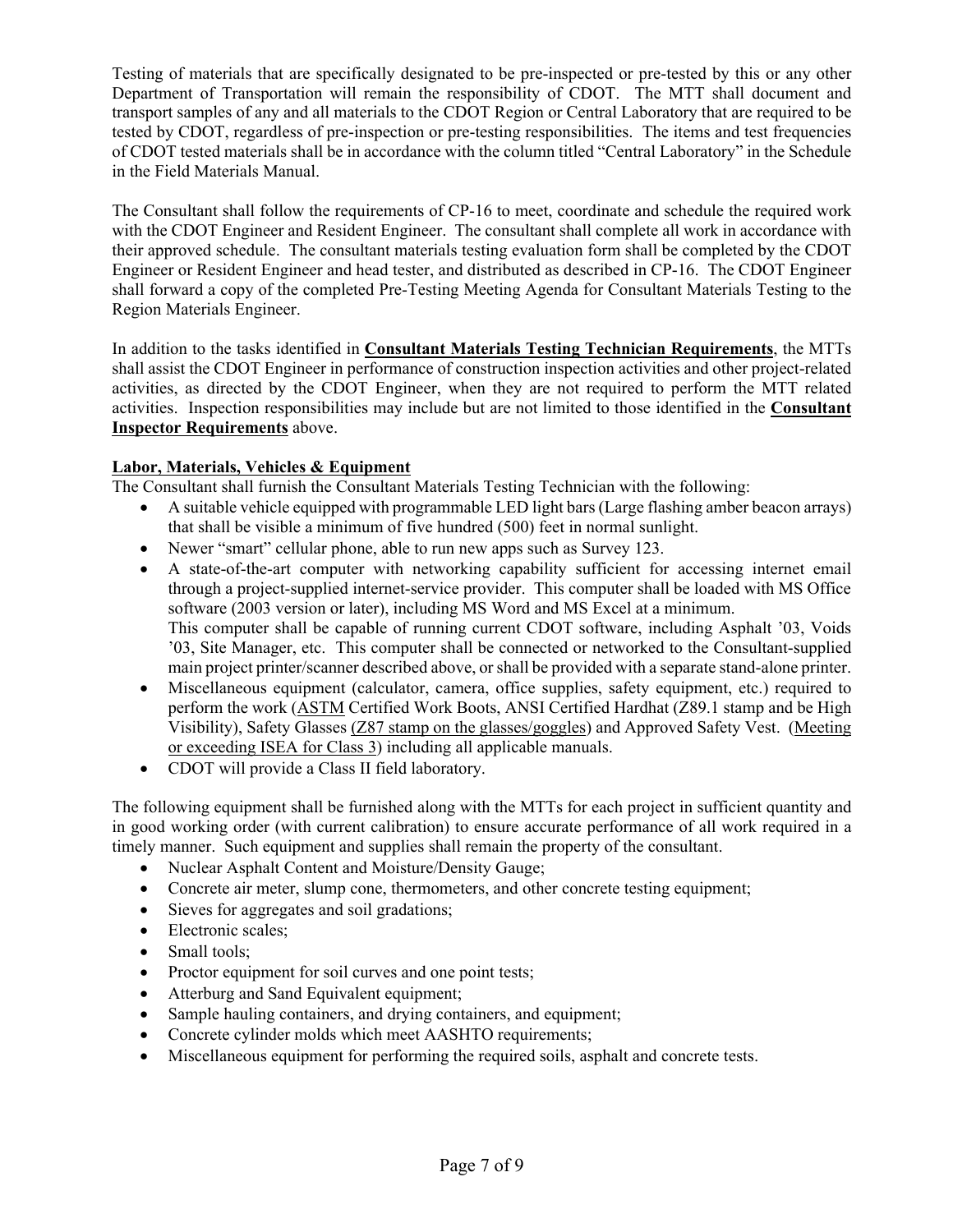Personnel qualifications, staffing level, and number and types of vehicles shall be subject to the approval of the CDOT Engineer. The MTTs shall be thoroughly familiar with CDOT specification, manuals, forms, and documentation requirements. The MTTs shall be permanently assigned to a project for the duration of the project and shall have the following qualifications:

- 1. A degree in Engineering or related Science(s) from a four year curriculum school or a *National Institute for Certification in Engineering Technology (NICET)* Level II Certification in Construction Materials Testing and Inspection for the types of work being performed, e.g. aggregates, asphalt, concrete, and soils or five (5) years of field testing experience with CDOT construction projects.
- 2. The MTT performing concrete tests shall be certified by *The American Concrete Institute (ACI)*.
- 3. The MTT performing hot bituminous pavement tests shall be Level II, A&B certified by *The Colorado Asphalt Technician Certification Program (LabCAT)*.
- 4. WAQTC, Soils Certification
- 5. In addition, the Consultant MTT must be certified in the appropriate classes of CDOT's Inspector Qualification Program.

A copy of work experience and proof of Certification, Degree, and/or License shall be provided to the CDOT Engineer before work begins. Personnel provided by the consultant who do not meet all of the specified requirements, or who fail to perform their work in an acceptable manner, shall be removed from the project when determined and directed by the CDOT Project Engineer.

# **Documentation**

The MTT shall maintain a daily diary (CDOT Form 103a) for each day the MTT performs work on the project. The contents of the diary shall be brief and accurate statements of progress and conditions encountered during the prosecution of the work, and sketches as needed for clarification and documentation. Editorial comments are not to be incorporated in the diaries or on any written correspondence applicable to the project. A copy of the daily diary shall be available to the CDOT Engineer at the end of each workday.

Test results and sample submittals transmitted to CDOT's Region or Central Laboratory shall be recorded on appropriate CDOT Forms. The MTT may use CDOT worksheets or worksheets approved by the CDOT Engineer. CDOT Forms and worksheets are available through the CDOT Engineer.

The MTT shall furnish the CDOT Engineer with original copies of all worksheets and test results on a daily basis. The MTT shall also keep the CDOT Form 626 up to date at all times and provide copies of this form to the CDOT Engineer within 12 hours.

The CDOT Engineer shall be informed immediately of any non-specification material. At the discretion of the CDOT Engineer, the MTT may also be required to provide the CDOT Form 626 to the contractor within 12 hours for any non-specification material.

The MTT shall provide all correspondence and applicable CDOT forms to the CDOT Engineer or his authorized representative for review and signature.

#### **Assurance Sampling and Testing**

The MTT shall coordinate the schedule of the Independent Assurance Tests (IAT) for the project with the Region Materials Section in accordance with the CDOT Form 379. Advance notice of 48 hours is required for proper coordination.

#### **Submittal of Final Documentation**

Final documentation shall be submitted to the CDOT Engineer within 7 calendar days after completion of all work. A completed CDOT Form 250 shall be submitted to the CDOT Engineer 4 days after the consultant has been notified of final quantities. Failure to submit final documentation as required will result in withholding of consultant payments.